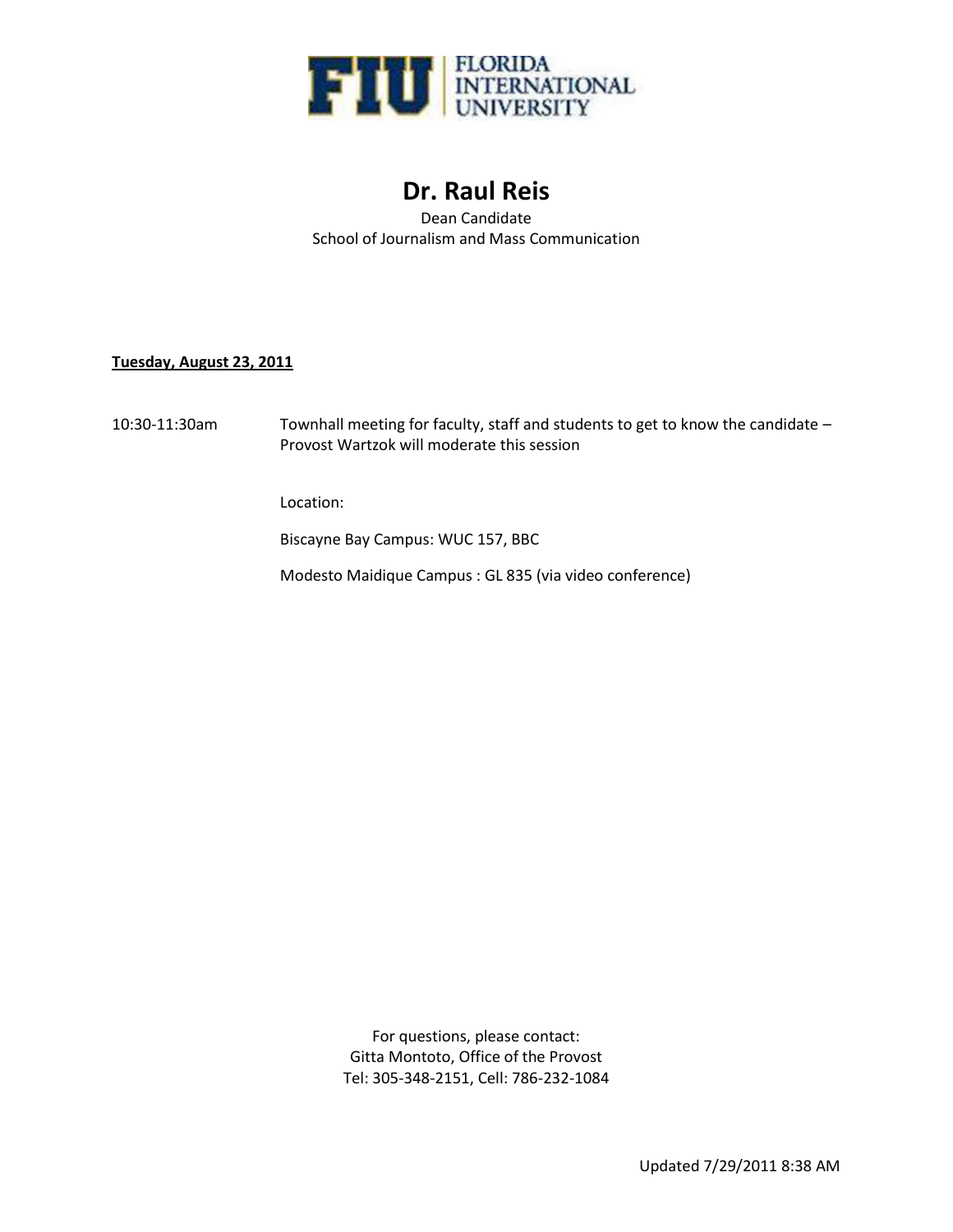**Raul Reis** 1411 Termino Avenue Long Beach, CA 90804 (562) 221-0880 rreis@csulb.edu

## **EDUCATION**

**Doctorate in Communication and Society, 1998.** School of Journalism and Communication, University of Oregon, Eugene, OR. Dissertation: "*A Gente se Fala Depois da Novela*: An Ethnography of Television Viewing in the Brazilian Amazon."

**Best 1997-1998 International/Intercultural Doctoral Dissertation—National Communication Association (NCA)**

**Best 1997-1998 Doctoral Dissertation—School of Journalism and Communication, University of Oregon**

**Master of Science in Journalism and Mass Communication, 1994.** A. Q. Miller School of Journalism and Mass Communications, Kansas State University, Manhattan, KS. Thesis: "Environmental News: Coverage of the Earth Summit by Brazilian Newspapers." GPA: 4.0.

**Bacharelado em Comunicação Social, 1987** (Bachelor's degree in Mass Communications).Universidade Federal do Pará, Belém, Brazil**.**

## **PROFESSIONAL EXPERIENCE (UNIVERSITY-RELATED)**

**Professor and Chair**, May 2008-Present **Interim Chair**, Sept. 2007-May 2008 **Associate Professor**, June 2003-May 2008 **Assistant Professor**, August 2000-June 20003 California State University, Long Beach – Long Beach, CA Tenured faculty member in the Department of Journalism & Mass Communication. Courses taught:

- Introduction to Mass Communications
- Writing Across the Media (**co-created**)
- Reporting & Information Gathering
- Global News Media (**created**)
- Reporting Public Affairs
- Introduction to Online Media (**created**)
- Theories of Mass Communication
- Advanced Online Media (**created**)
- Research Methods in Mass Communication
- Mass Media Ethics
- Senior Seminar: Media Literacy (**created**)
- Senior Seminar: Innovation Journalism (**created**)

#### **Interim Director**, June 2003-August 2004

**Associate Director**, January-May 2003

Center for Community Engagement (formerly Community Service Learning Center), California State University, Long Beach

• Interim Director of the Center for Community Engagement. Responsible for overseeing the academic (teaching and research) duties related to service learning at CSULB, including working with faculty and students from all colleges and departments. Responsible for all budgetary and personnel decisions. Principal investigator in a \$450,000 HUD grant.

#### **Multi-Year Lecturer**, August 1997 – May 2000

California State University Monterey Bay, Seaside, CA

Full-time faculty member at the Institute for Human Communication. Coordinator of the Journalism program. Courses taught: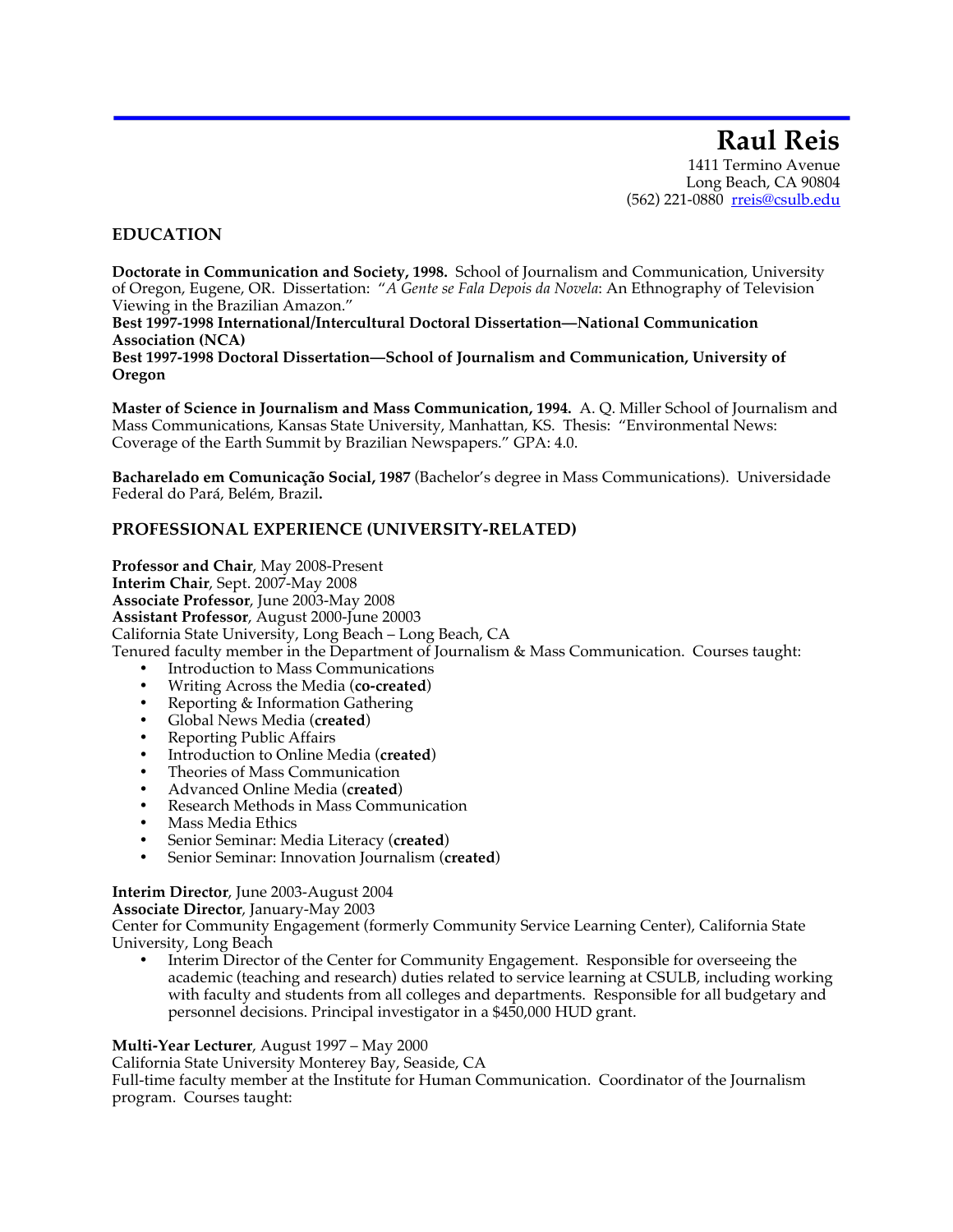- Communication Ethics
- Reasoning and Communication
- News Writing (**created**)
- Media Ethics (**created**)
- Investigative Reporting (**created**)
- Social Impact of the Mass Media (**created**)
- Introduction to Service Learning
- Research Methods in Communication

## **Graduate Teaching Fellow,** September, 1994 - June, 1997.

University of Oregon, Eugene, OR.

• Worked as the instructor's assistant on the class Mass Media and Society (grading, lecturing); and as a research assistant with faculty.

**Graduate Teaching Assistant**, August, 1993 - May, 1994.

Kansas State University, Manhattan, KS.

• Worked as the instructor's assistant on Advanced News and Feature Writing, Mass Media and Society, and Pre-Major Orientation in Mass Communications.

## **PROFESSIONAL EXPERIENCE (MASS MEDIA-RELATED)**

## **2001. Copy Editor**

ASNE/Seattle Post-Intelligencer, Seattle, WA.

• Selected to participate in the highly competitive 2001 American Society of Newspaper Editors' Institute for Journalism Excellence. Program included a 6-week summer job as a newspaper copy editor. June-July, 2001.

## **1994**. **Writer/Editor**

Prairie Dog Press, Almena, KS.

- Led a group of four Kansas State University students who were assigned to help a Northwestern Kansas community to start a bi-monthly volunteer newspaper.
- Wrote several stories and co-edited the first four issues of the newspaper.

## **1993-1994. General assignment reporter**

Manhattan Mercury, Manhattan, KS

- Wrote general assignment stories for the Manhattan, KS, daily newspaper.
- Wrote front-page stories on education, sports, science, and the environment.

## **1992-1994. Contributing Writer**

Kansas State Collegian, Manhattan, KS

• Wrote op-ed pieces, and science and A&E stories for Kansas' sixth largest circulation daily newspaper.

## **1991-1992. Assistant Editor/Special Reporter**

Gazeta Mercantil, São Paulo, Brazil

- Edited the environmental section of Brazil's largest circulation financial daily newspaper.
- Duties included writing special feature stories and editing all of the environmental stories on a daily basis.

## **1989-1991. Assistant Editor**

Saneamento Ambiental, São Paulo, Brazil

- Edited and wrote feature stories for a scientific monthly magazine specializing in environmental issues.
- Duties included writing front page stories on scientific and environmental topics, as well as editing the whole magazine on a monthly basis.

## **1989-1990. Freelance Writer**

Set, São Paulo, Brazil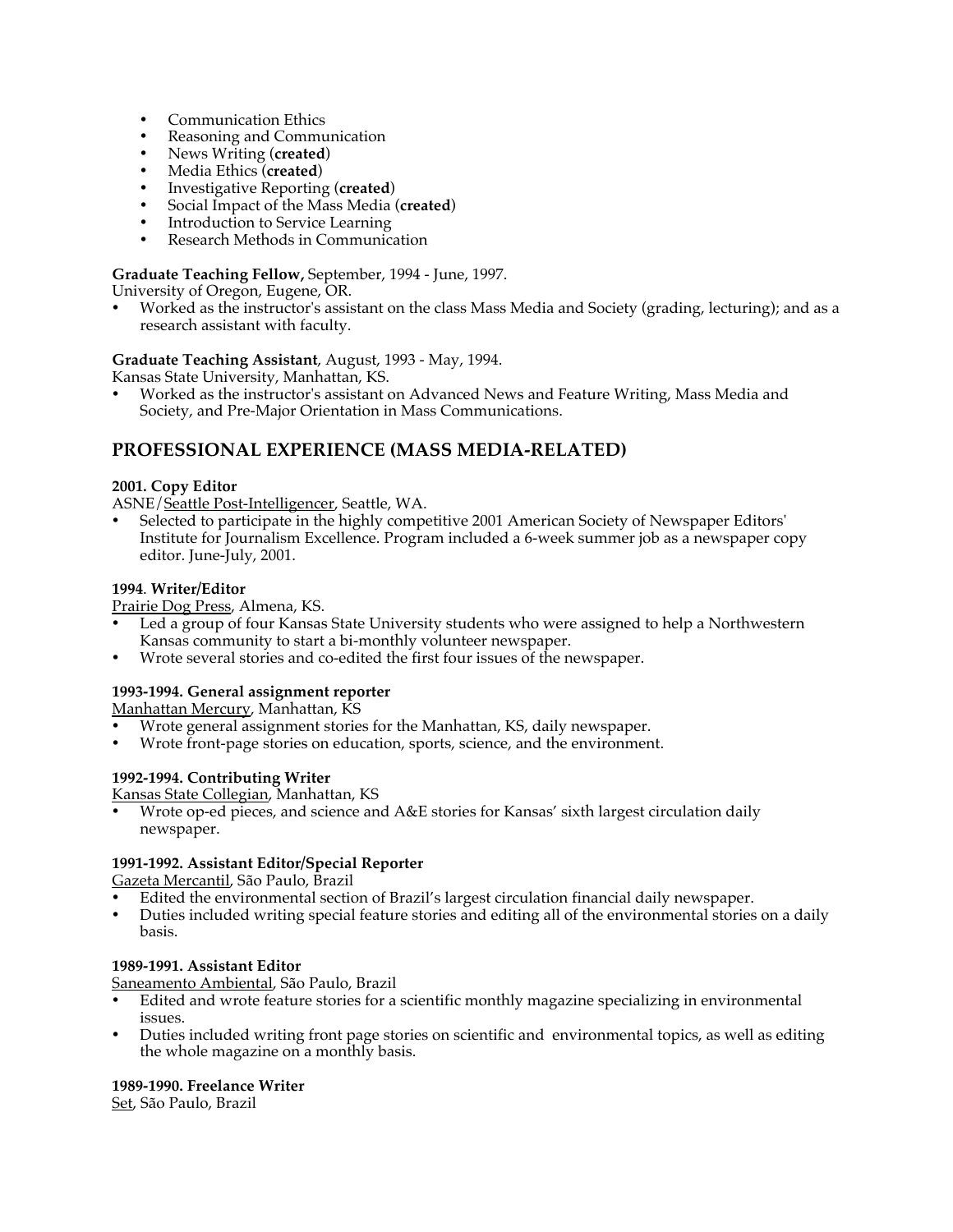• Contributed regularly to Brazil's most popular film magazine.

## **1987-1989. Host/Writer/Producer**

Rádio Cultura do Pará, Belém, Brazil

- Hosted, wrote and produced a weekly A&E radio show, broadcast by the state of Pará's public radio station.
- Wrote and produced a variety of news and educational programming.

## **1988. Reporter**

TV Liberal, Belém, Brazil

Worked as a general assignment reporter for **TV Globo**'s affiliate in the state of Pará (TV Globo is one of the world's largest commercial TV networks)

#### **1984-1987. Reporter**

O Liberal, Belém, Brazil

• Worked as a full-time general assignment reporter, writing feature stories on politics, sports, science, and arts & entertainment for the state of Pará's largest selling daily newspaper. In three years, authored hundreds of news stories and articles.

## **ACADEMIC RESEARCH**

#### **PUBLICATIONS**

#### **PEER REVIEWED MONOGRAPH:**

**A Gente se Fala depois da Novela: An Ethnography of Television Viewing in the Brazilian Amazon.** Boletim do Museu Paraense Emilio Goeldi—Série Antropologia, 16(2), 2000. Belém, Brazil.

#### **PEER REVIEWED JOURNAL ARTICLES:**

**Uses of Mass Media for Adaptation Purposes: A Quantitative Study of Brazilian Immigrants in Los Angeles** Journal of Intercultural Communication, N. 24, 2010.

**How Brazilian and North American Newspapers Frame the Stem Cell Research Debate**  Science Communication, Vol. 29 (3), Spring 2008.

**Media and Religion in Brazil: The Rise of TV Record and UCKG and Their Attempts at Globalization** Brazilian Journalism Review, Vol. 2 (1), 2007.

**Service Learning in the Curriculum: Examining a Media Literacy Project.** Exchanges: The On-Line Journal of Teaching and Learning in the CSU. Oct. 2001.

**Teaching Ethics in a Multicultural Setting** Journal of Mass Media Ethics. Vol. 15 (3), 2000.

**Cultural Changes in the Brazilian Amazon: A** *Caboclo* **Community Copes with Mass Media** World Communication Journal. Vol. 29 (1), 2000.

**Teaching Journalism at a Distance: The Oregon Experiment** Journalism & Mass Communication Educator. Vol. 55 (1), 2000. With Alan G. Stavitsky, Tim Gleason, and William Ryan.

**Environmental News: Coverage of the Earth Summit by Brazilian Newspapers** Science Communication. Vol. 21 (2), 1999.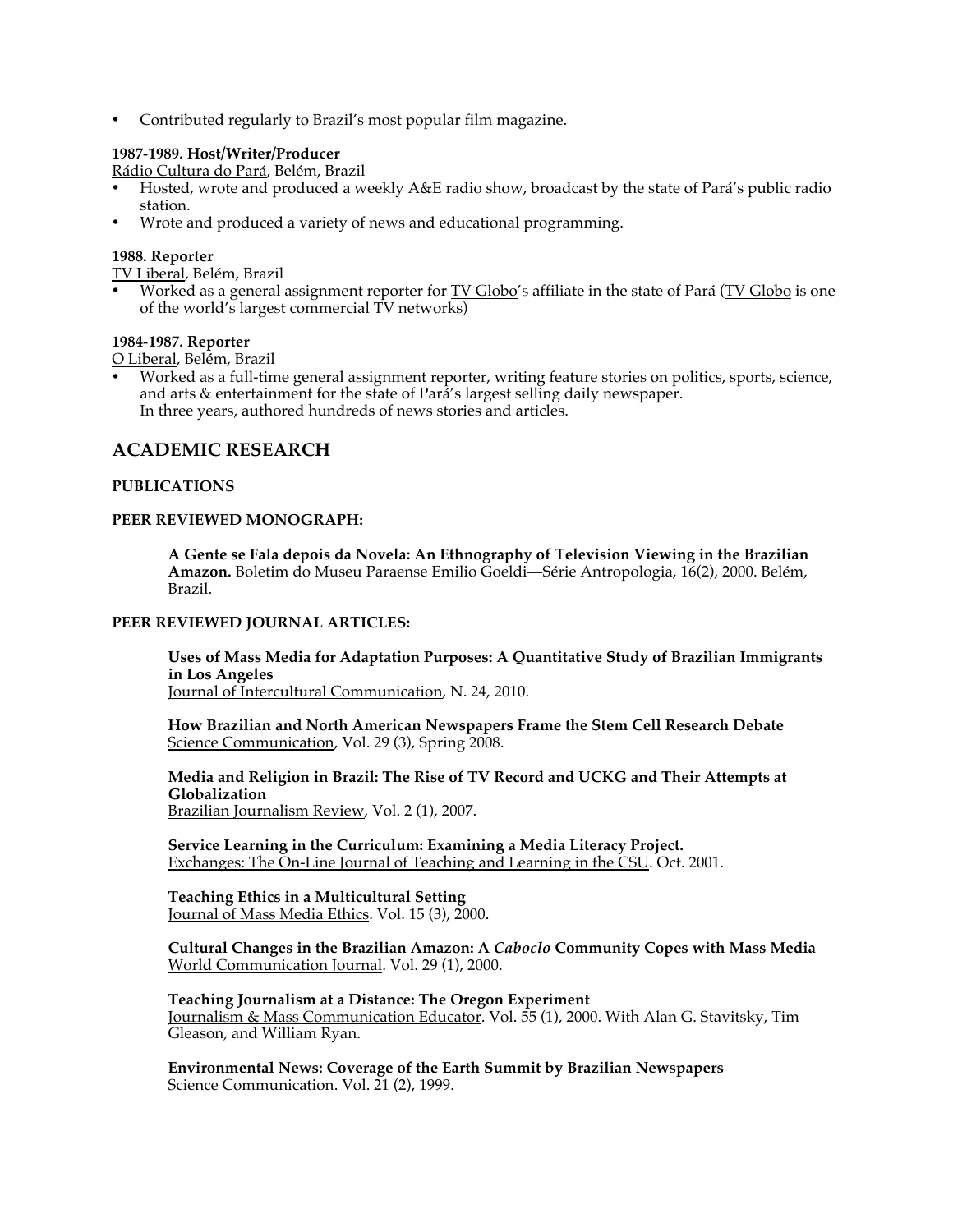**What Prevents Cable TV from Taking off in Brazil?** Journal of Broadcasting & Electronic Media. Vol. 43 (3), 1999.

#### **The Impact of Television Viewing in the Brazilian Amazon**

Human Organization, Journal of the Society for Applied Anthropology. Vol. 57 (3), 1998.

## **BOOKS**

**Writing and Reporting for Digital Media.** Kendall/Hunt (under contract). Expected completion: Summer 2012. Exp. pub.: December 2012.

**Mass Communication: Producers & Consumers**, 2nd ed. Kendall/Hunt. With Brent Rubin, Barbara Iverson and Genelle Belmas, 2010.

#### **BOOK CHAPTERS (UNIVERSITY PRESS):**

**Love It** *and* **Hate It: Brazilians' Ambiguous Relationship with Disney** In Dazzled by Disney?: The Global Disney Audiences Project, edited by Janet Wasko, Mark Philips, and Eileen Meehan. Leicester University Press, 2001.

**Public Journalism: What Difference Does It Make to Editorial Content?** In Assessing Public Journalism, edited by Ed Lambeth, Phil Meyer, and Esther Thorson. University of Missouri Press, 1997. With Sally McMillan, Macy Guppy, and Bill Kunz.

## **INVITED JOURNAL ARICLE:**

**Brazilian NGO Creates Innovative Social Carbon Methodology** Environmental Communication: A Journal of Nature and Culture. Vol. 3 (2), July 2009, 270-275.

## **ENCYCLOPEDIA ENTRIES**

**Television: Critical Concepts in Media and Cultural Studies**, 5-volume set, Routledge, London, 2003.

"What Prevents Cable TV from Taking off in Brazil?" Reprinted from the Journal of Broadcasting & Electronic Media. Vol. 43 (3), 1999.

**World Press Encyclopedia: A Survey of Press Systems Worldwide**, 2nd edition. Author of the 12,000-word entry on "Brazil." Gale Group, 2003.

**The Encyclopedia of International Media and Communication**. Author of the 6,000-word entry on "The Impact of Media on Traditional Cultures." Academic Press, 2003.

#### **BOOK REVIEWS**

1968: The Year that Rocked the World, by Mark Kurlansky. Brazilian Journalism Research. Vol. 1 (2), Fall 2005.

Journalists in the Netherlands: An Analysis of the People, the Issues and the International Environment, by Mark Deuze. Journalism and Mass Communication Quarterly. Vol. 79 (4), 2002.

#### **CONFERENCE PRESENTATIONS (PEER-REVIEWED, SELECTED)**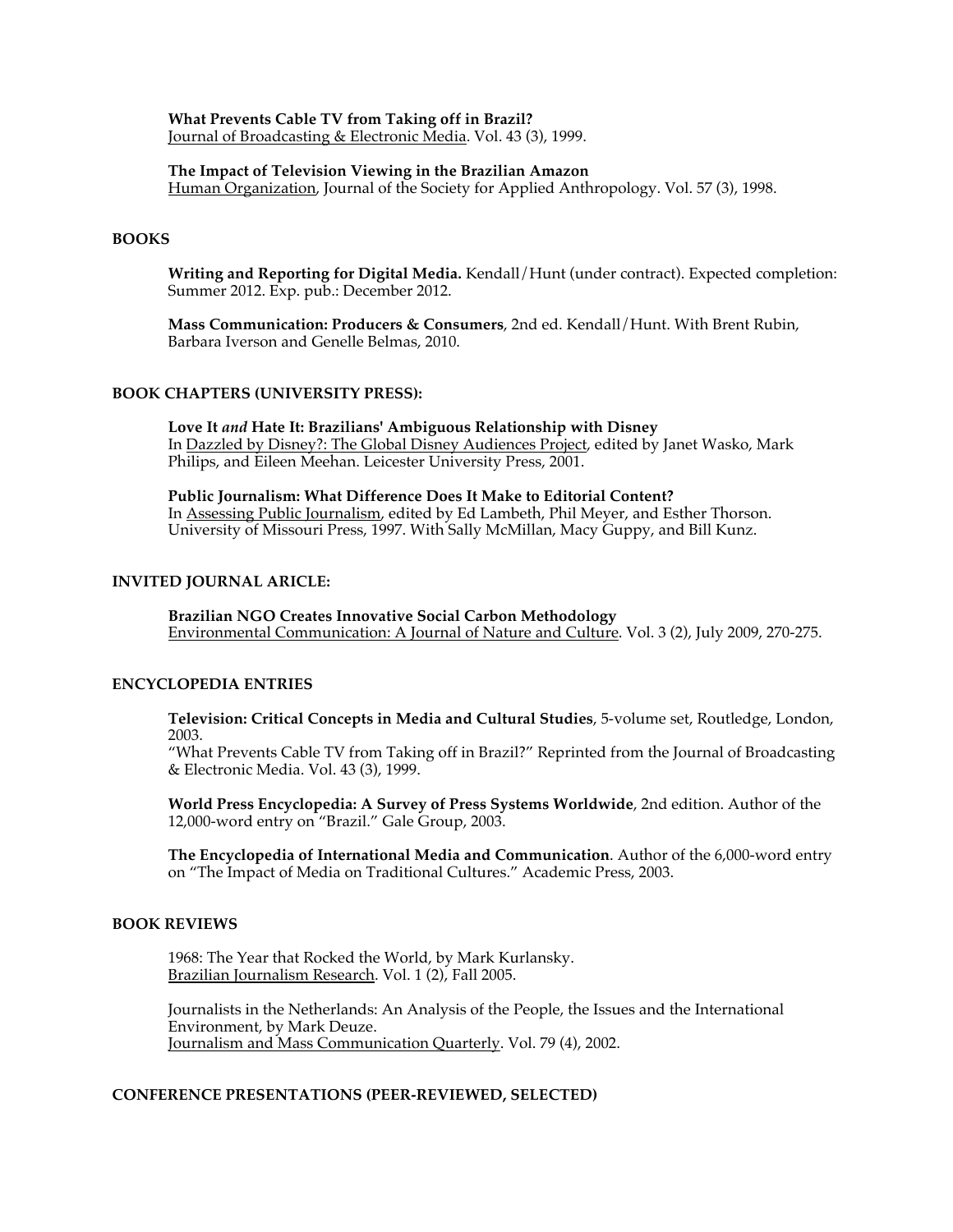#### **The Innovative Social Carbon Methodology: Incorporating Sustainable Development to Carbon Sequestration**

Presented at the 7<sup>th</sup> International Conference on Environmental, Cultural, Economic and Social Sustainability, Hamilton, New Zealand, January 5-7, 2011.

#### **Don't Fear the Needle: A Community Perspective Approach to Examining H1N1 Flu Vaccination Patterns and Health Communication Awareness in Southern California** Presented at the 28<sup>th</sup> World Congress of the International Association for Media and Communication Research (IAMCR), Braga, Portugal, July 18-22, 2010. With Andrew Schrock.

#### **U.S. and European Media Coverage of Same-Sex Marriage in California as a Political and Human Rights Issue**

Presented at the International Conference on LBGT Human Rights, Copenhagen, Denmark, July 27-29, 2009.

#### **Same-Sex Marriage as Contested Political Terrain: Media Coverage of California's Proposition 8**

Presented at the International Communication Conference (ICA) conference, Boston, MA, May 20-25, 2009.

## **Meet You on** *Facebook***: A Symbolic Interactionist Approach to Social Networking**

Presented at the 26<sup>th</sup> World Congress of the International Association for Media and Communication Research (IAMCR), Stockholm, Sweden, July 20-25, 2008. With Andrew Schrock.

## **Globo vs. Record: Battle Heats Up for the Dwindling Brazilian TV Audience**

Presented at BRASA IX, the International Congress of the Brazilian Studies Association. New Orleans, LA, Mar. 27-29, 2008.

#### **Convergent Technology Use: Instrumental, Contextual and Socially Mediated**

Presented at the "Convergence and Society: Media Ownership, Control, and Consolidation" conference, sponsored by the University of South Carolina's College of Mass Communications. Columbia, SC, Oct. 11-14, 2007. With Andrew Schrock.

#### *Crashing* **into Media Literacy: Using a Hollywood Film to Analyze Racial Stereotypes in the Media**

Presented at the Media Literacy Education Research Summit, sponsored by AMLA. St. Louis, MO, June 22-24, 2007. With Jennifer Fleming.

#### **Expectations and Demands of Foreign Correspondents Working in the U.S.**

Presented at the VIII International Conference of the Brazilian Studies Association (BRASA). Nashville, TN. Oct. 12-16, 2006.

#### **Uses of Mass Media for Adaptation Purposes: A Quantitative Study of Brazilian Immigrants in Los Angeles**

Presented at the National Convention of the Association for Education in Journalism and Mass Communication (AEJMC). San Francisco, CA, Aug. 5-8, 2006.

#### **How Brazilian and North American Newspapers Frame the Stem Cell Research Debate** Presented at the II Luso-Brazilian Journalism Congress. Porto, Portugal, Mar. 17-18, 2005.

**Crossing Disciplinary Boundaries in Service Learning: Report on a Media Literacy Project** Presented at the 2005 Annual Meeting of the Association of American Colleges & Universities (AACU). San Francisco, Jan. 26-29, 2005.

#### **Present and Future of Digital Journalism in Brazil**

Presented at the Congreso Iberoamericano de Periodismo Digital, organized by Universidad de Santiago de Compostela. Santiago de Compostela, Spain, Nov. 29-30, 2004.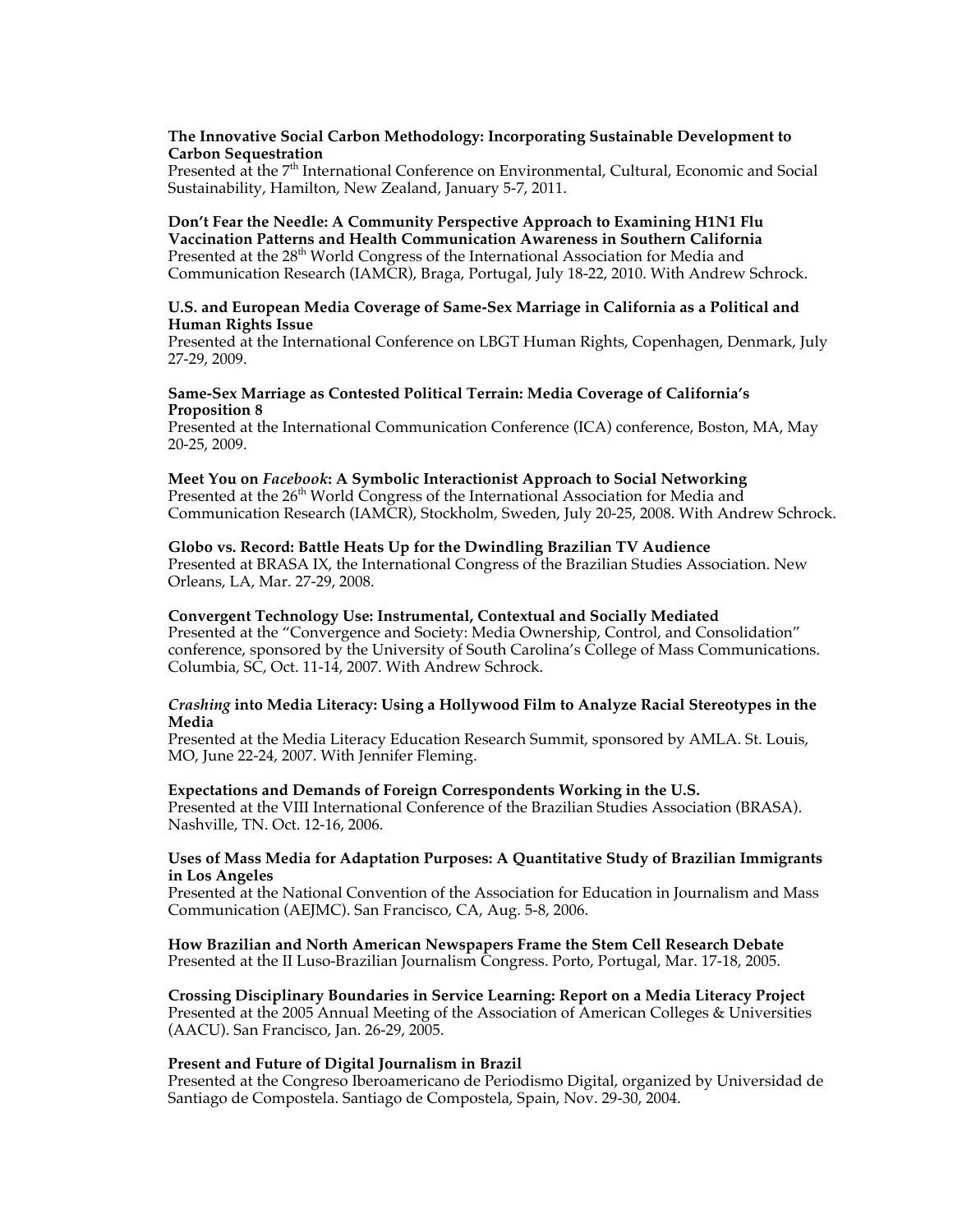#### **Brazilians and the Mass Media: A Theoretical and Research Framework for the Study of Uses of Media for Assimilation**

Presented at the II Communication Conference of the Americas, sponsored by the Latin American Federation of Schools of Communication (Felafacs). Miami, FL. Aug. 15-17, 2004.

**Born Again Broadcasters: The Rise of Pentecostalism and Their Use of Television in Brazil** Presented at the 49th Annual Convention of the Broadcast Education Association (BEA). Las Vegas, NV. Apr. 16-18, 2004.

#### **Partnership Strategies for Service Learning and Civic Engagement**

Presented at the 10th Anniversary Conference of the U.S. Department of Housing and Urban Development—Office of University Partnerships (HUD-OUP). New Orleans, LA. Mar.31-Apr. 4, 2004. Co-authored with Carina Sass and Michael Jones.

**Infusing Computer-Assisted Reporting (CAR) into a Convergent Journalism Curriculum** Presented at the 4th International Summit on Newsrooms "Expanding Convergence: Media Use in a Changing Information Environment." University of South Carolina. Columbia, SC. Nov. 6-9, 2003. Co-authored with Genelle Belmas.

#### **Media and Religion in Brazil: The Rise of TV Record and UCKG and Their Attempts at Globalization**

Presented at the Global Fusion International and Intercultural Communication Conference. University of Texas at Austin. Oct. 24-26, 2003. Austin, TX.

#### **The Framing of Political News Stories by Internet Sites in Brazil and the U.S.: A Comparative Analysis**

Presented at the Latin American Studies Association 2003 International Congress. Mar. 26-29, 2003. Dallas, TX.

#### **Trends in Internet Communication: A Content Analysis of News Web Sites in Brazil and the United States**

 Presented at the VI Brazilian Studies Association International Congress. Apr. 4-7, 2002. Atlanta, GA.

#### **Teaching Media Ethics and Communication Ethics in a Multicultural Setting Using an Outcomes-Based Educational Model**

Presented at the National Communication Association annual convention. Nov. 8-11, 2000. Seattle, WA.

#### **Integrating Service Learning into the Communication Curriculum: Examining a Media Literacy University-Community Project**

Presented at the Western Region Campus Compact Consortium 3<sup>rd</sup> Annual "Continuums of Service" conference. Apr. 10-14, 2000. Seattle, WA.

#### **Integrating Multiculturalism, Diversity, and Outcomes-Based Education into the Ethics Curriculum**

Presented at the American Association for Higher Education (AAHE) 2000 National Conference on Higher Education. Mar. 29-Apr. 2, 2000. Anaheim, CA.

#### **A Journey to the End of the World: Narrative, Memory, and the Search for Identity in Walter Salles's** *Central Station*

Presented at the Second Biennial Conference on Iberian/Iberian-American Literatures. October 28-30, 1999. Miami, Florida.

**Cultural Changes in the Brazilian Amazon: A** *Caboclo* **Community Copes with Mass Media** Presented to the *1999 Annual Meeting of the Society for Applied Anthropology (SfAA)*. April 21-24. Tucson, Arizona.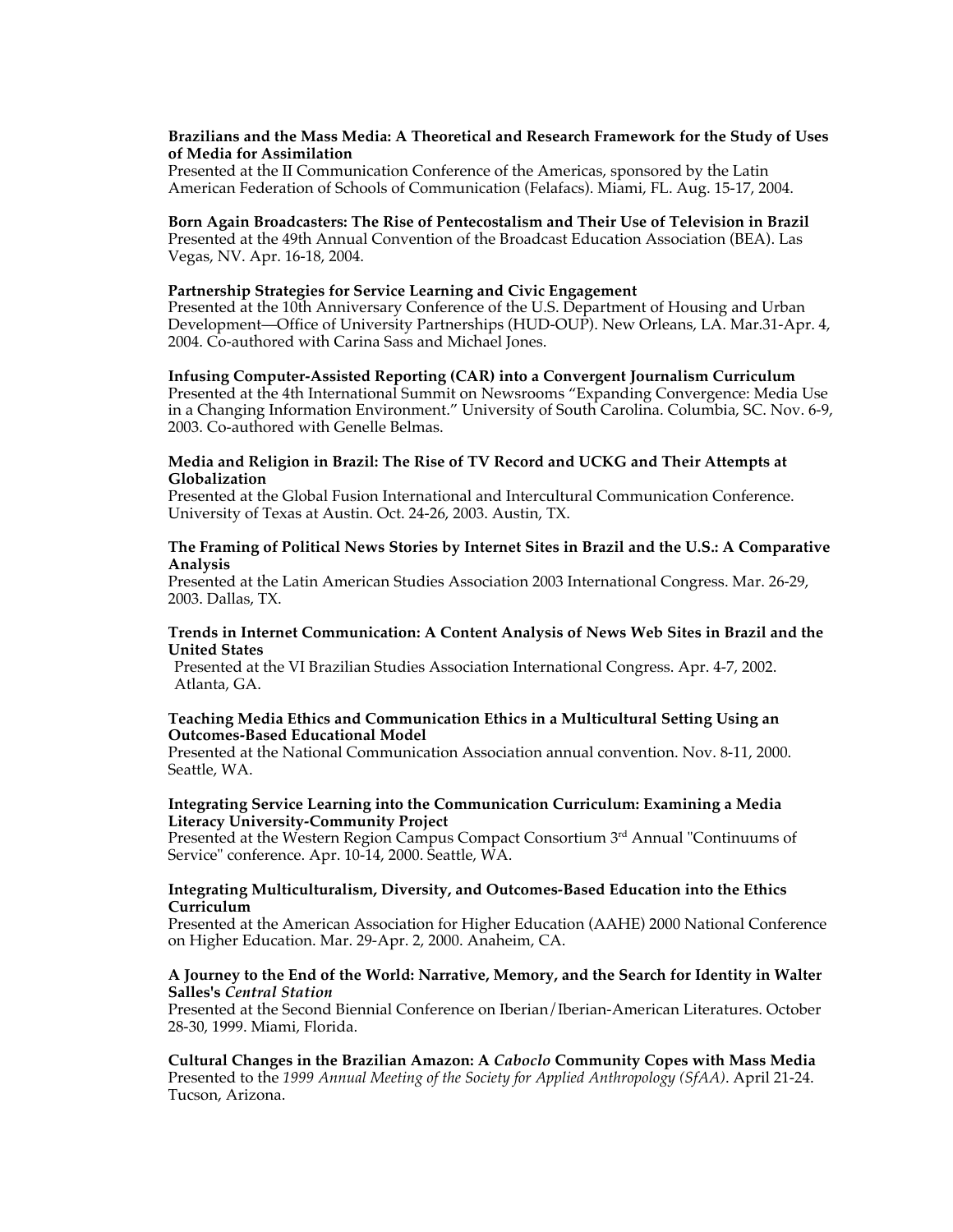#### **Love It** *and* **Hate It: Brazilians' Ambiguous Relationship with Disney**

Presented to the *16th Annual Intercultural and International Communication Conference*, organized by the University of Miami. February 4-7, 1999. Miami, Florida.

#### **An Epistemological Look at How Academics and Media Practitioners Have Defined Public Journalism**

Presented at *Public Journalism: A Critical Forum*, the second annual conference for the Center for Mass Communications Research at the University of South Carolina. October 11-13, 1998. Columbia, SC.

#### **The Brazilian Cable Television Industry: Challenges and Perspectives**

Presented to the *15th Annual Intercultural and International Communication Conference*, organized by the University of Miami. February 5-8, 1998. Miami, Florida.

#### **Social Representations of Disease: A Literature Review with Particular Attention to the Concept of Madness**

Presented to the *1997 Joint Annual Conference of the Popular Culture Association (PCA) and the American Culture Association (ACA)*. March 26-29, 1997. San Antonio, Texas.

#### **Teaching Journalism at a Distance: The Oregon Experiment**

Presented to the *Association for Education in Journalism and Mass Communication's (AEJMC) Mass Comm & Society Division's Annual Conference*. March 13-15, 1997. Boulder, Colorado. Co-authored with Alan G. Stavitsky.

**Pow!!! Sock!!! Kaboom!!! And You're Dead: An Ethnography of Video Games Arcades** Presented to the *1997 Annual Meeting of the Society for Applied Anthropology (SfAA)*. March 5-8, 1997. Seattle, Washington.

#### **Television as an Acculturation and Enculturation Tool in Brazil**

Presented to *the 14th Annual Intercultural and International Communication Conference*, organized by the University of Miami. February 6-8, 1997. Miami, Florida.

#### **A Defining Moment: Who Says What About Public Journalism**

Presented to the *National Convention of the Association for Education in Journalism and Mass Communication (AEJMC).* August 10-13, 1996, Anaheim, California. Co-authored with Sally McMillan, Macy Guppy, and Bill Kunz.

#### **Public Journalism and Community Involvement: An Experiment in Volunteer Newspaper in a Small Kansas Town.**

Presented on a panel at the *Association for Education in Journalism and Mass Communication's (AEJMC) Mass Comm & Society Division's Annual Conference*. March 28-30, 1996, Grand Forks, North Dakota.

#### **Corporate Media and Political Power in Brazil: The Case of Rede Globo de Televisão.**

Presented to the *Conference of the International Association for Mass Communication Research (IAMCR)* in Portoroz, Slovenia, June 27-30, 1995.

**Environmental News: Coverage of the Earth Summit by Brazilian Newspapers.**  Presented to the *Association for Education in Journalism and Mass Communication's (AEJMC) Mass Comm & Society Division's Annual Conference*. April 7-10, 1994. Reno, Nevada.

## **PANELS, WORKSHOPS AND INVITED PRESENTATIONS (SELECTED)**

#### **Promotion and Tenure: Talking About What Nobody Wants to Talk About.**

International Communication Association (ICA). Pre-conference ICA workshop scheduled for May 26, 2011. Boston, MA.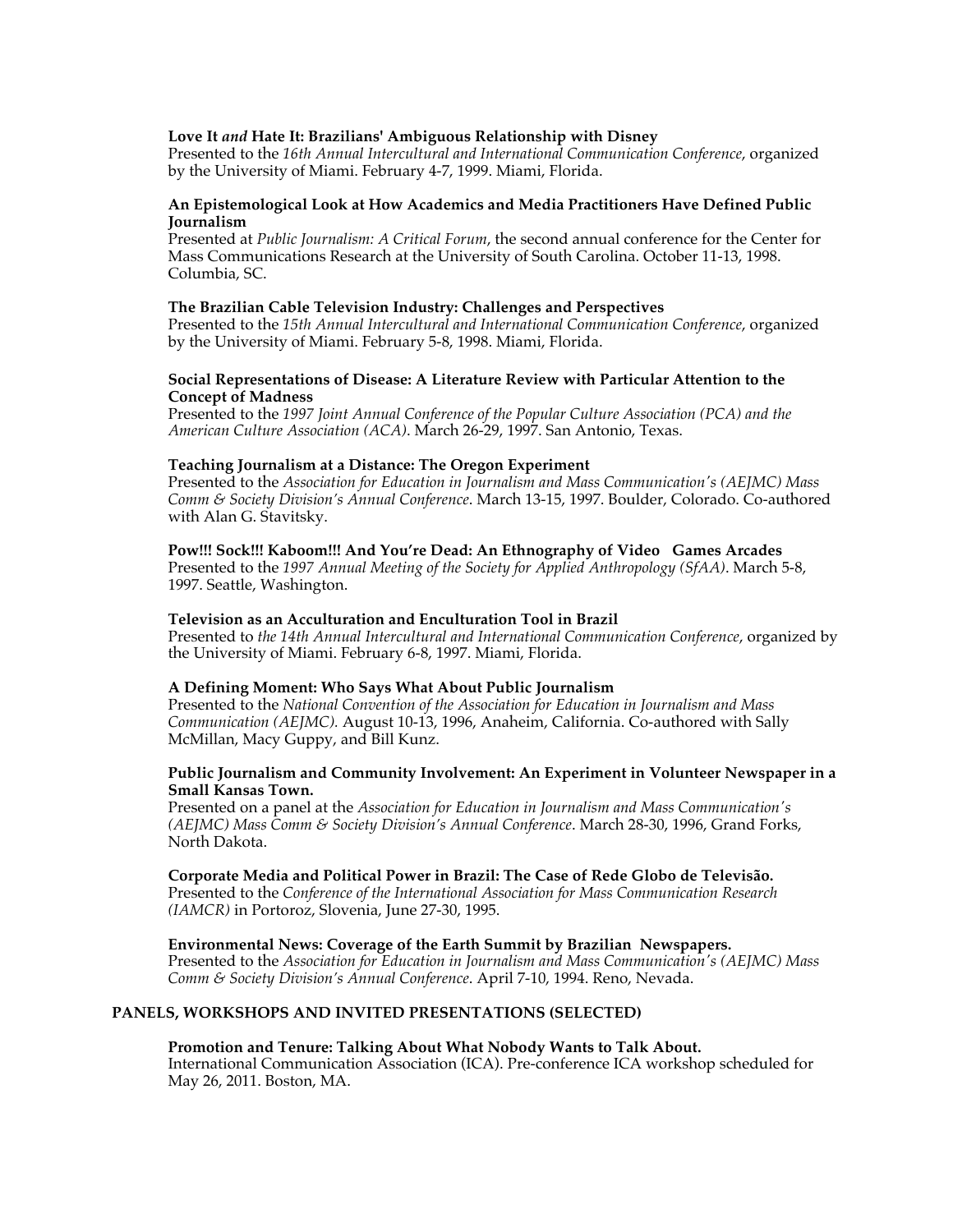**The Future of Journalism and Being a Journalist in the Community: A Panel Discussion and Q&A Session with Author Steve Lopez ("The Soloist")** California State University Long Beach, Long Beach, CA, Mar. 3, 2010.

#### **The Future of Journalism in the Community: A Panel Discussion and Q&A Session with Author Steve Lopez ("The Soloist")** Jordan High School, Long Beach, CA, Mar. 3, 2010.

#### **Challenges for the Foreign Media: Profile of the New Foreign Correspondent** CSULB Journalism Day, Long Beach, CA, Apr. 28, 2009.

#### **Chávez, Press Freedom and the U.S. Media**

Presented to "What is Really Happening in Venezuela? Chavéz, Bush and the U.S. Media", a panel organized by the Anthropology Department, and co-sponsored by Journalism, Sociology, and the Center for Peace and Social Justice. CSULB, Long Beach, CA, Nov. 12, 2008.

**Journalism 2.0: What Students Need to Know to Succeed in a Multimedia World** Presented to the Society of Professional Journalists (SPJ), Los Angeles chapter, panel on Multimedia Journalism. Los Angeles, CA. Jan. 31, 2008.

#### **Multimedia Journalism: Essential Skills to Survive and Thrive**

Training Workshop for the 49er Publications students. Long Beach, CA. Jan. 17, 2008.

#### **Different Countries, Different Jobs?: What Is Expected from Journalists and Foreign Correspondents in Brazil and the U.S.**

VIII Brazilian Studies Association International Conference. Nashville, TN. Oct. 12-16, 2006. Organized and chaired.

#### **Media and Religion in Brazil: The Igreja Universal do Reino de Deus**

Is God Brazilian? Conference on Media and Religion in Brazil. University of Texas, Austin. Austin, TX. Feb. 17-18, 2005.

#### **Creative Collaboration Strategies for Service-Learning & Civic Engagement**

8th Annual Colloquium on Community Service Learning. CSU Chancellor's Office, Sacramento, CA. Feb. 23-24, 2004. Co-presented with Michael Jones and Carina Sass.

#### **International Law in a Changing World**

39th Annual Journalism Day. CSU Long Beach, Long Beach, CA. Apr. 24, 2003. Co-organized and chaired.

## **Service Learning**

Forum on Community Pedagogy. Centro Federal de Tecnologia (CEFET), Rio de Janeiro, Brazil. Apr. 16, 2003.

#### **Service Learning and the Retention, Tenure & Promotion Process**

7th Annual CSU Colloquium on Community Service Learning. CSU Chancellor's Office, Long Beach, CA. Feb. 24-25, 2003. Co-organized and co-presented with Patricia Rozee.

#### **Service to the Community**

CSULB College of Liberal Arts Annual Faculty Retreat. Long Beach, CA. Jan. 31, 2003. Coorganized and co-presented with Malcolm Finney and Carina Sass.

#### **Balancing Our Roles**

CSULB College of Liberal Arts Annual Faculty Retreat. Long Beach, CA. Jan. 31, 2003. Presented on the topic of balancing our faculty roles as teachers and researchers.

#### **Ways of Teaching: Educating New Journalists**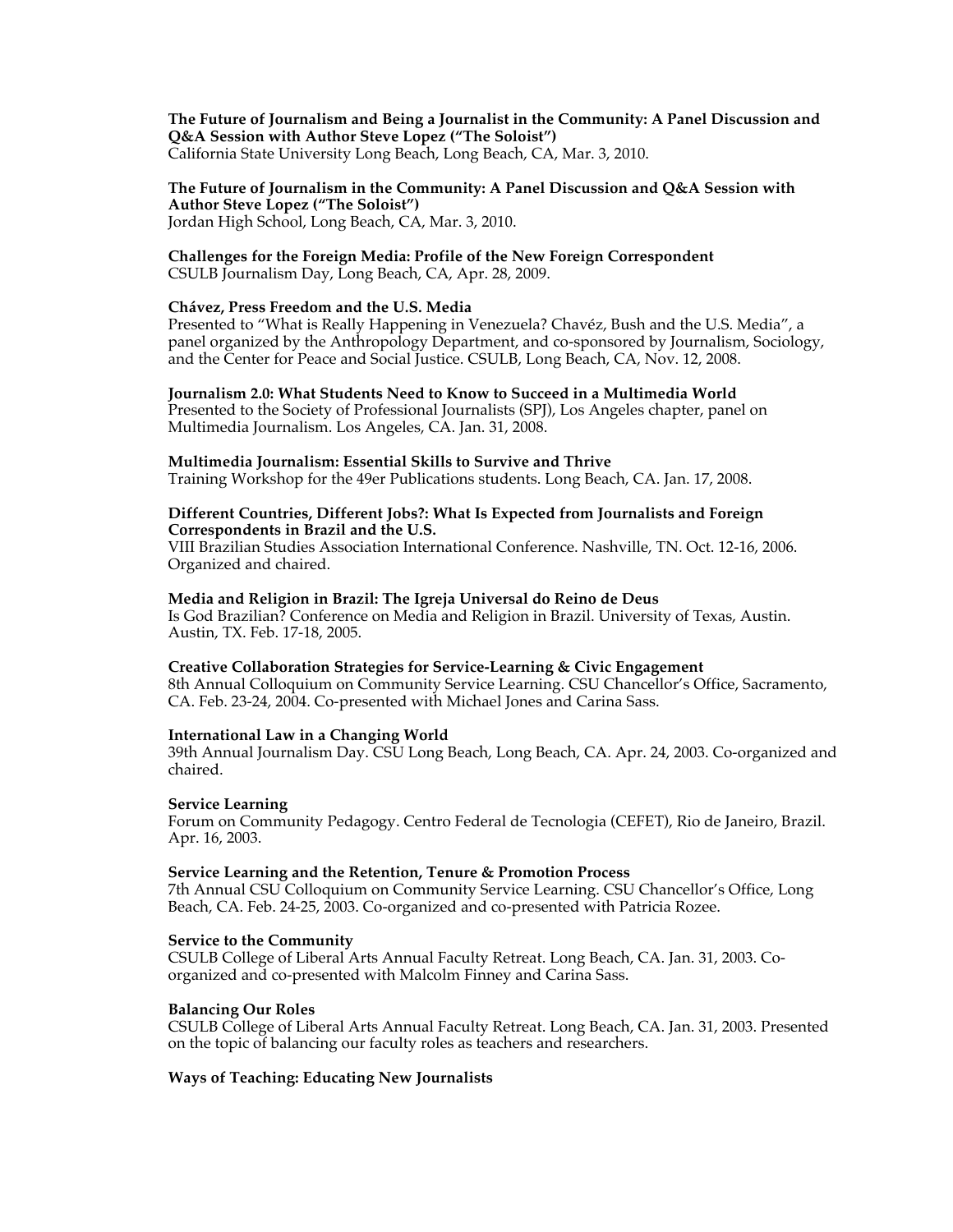Association for Education in Journalism and Mass Communication (AEJMC) annual convention. Miami, FL. Aug. 7-10, 2002. Organized, moderated and chaired the panel.

#### **Online Journalism in Brazil and in the United States**

Guest lecture at the Universidade Federal de Santa Catarina, Department of Journalism. Florianopolis, Brazil. July 18, 2002.

## **New Trends in Journalism: Representation, Pedagogy and Digital Communication**

VI Brazilian Studies Association International Congress. Atlanta, GA. Apr. 4-7, 2002. Organized, moderated and chaired the panel.

#### **Measuring the Intangible: How to Assess Changes in Political and Ethical Consciousness**

5th Annual CSU Fullerton Assessment Conference. Fullerton, CA. Mar. 1-2, 2001. Co-designed and co-presented with David Reichard.

#### **Trends in Media Ethics: Implications for Theory and Teaching Practices**

Panel chair. National Communication Association (NCA) annual convention. Seattle, WA, Nov. 8-11, 2000.

#### **10th Annual California Forum for Diversity in Graduate Education**

Presenter on the panel "Discipline Workshop for the Humanities." Stanford University. Apr. 2000. Palo Alto, CA.

#### **Communication Works!**

Facilitator and keynote presenter on the topic of Empathic and Effective Listening. Organized by California State University Monterey Bay, Department of Human Resources. Oct. 1999. Seaside, CA.

#### **Workshop Teorias e Métodos de Pesquisa em Comunicação (Workshop on Theories and Research Methodologies in Communication)**

Facilitator and keynote presenter. Organized by Museu Paraense Emilio Goeldi. July 1999. Belém, Brazil.

#### **Workshop Internacional Comunicação Pública da Ciência na Amazônia (International Workshop on Scientific Public Communication in the Amazon Region).** Guest lecturer on the topic of Environmental Journalism. Sept. 09-20, 1996. Belém, Brazil.

#### **TRANSLATIONS**

**Mais Amor e Mais Tesão: A Construção de um Movimento Brasileiro de Gays, Lésbicas e Travestis**, by James N. Green. Cadernos Pagu: Gênero, Ciências, História. Vol. 15, pp. 271-295, 2000. Translated from English to Portuguese.

#### **PROFESSIONAL SERVICE**

#### **External Reviewer for Internal Assessment of the Master of Arts Program in Mass Communication**

California State University Northridge, Mar. 23-24, 2010.

#### **UNIVERSITY SERVICE (Selected)**

#### **California State University, Long Beach**

- CSULB Academic Senate (2006-2009 and 2002-2005)
- Chair of the College of Liberal Arts Faculty Council (2006-2008)<br>• CSULB representative on the CSULA cademic Council for Interna
- CSULB representative on the CSU Academic Council for International Programs (2004 present)
- Chair, Academic and Fiscal Affairs Committee, CSU ACIP (2009-2010)
- Chair, Internal Programs Fee Advisory Committee, CSU ACIP (2009-2010)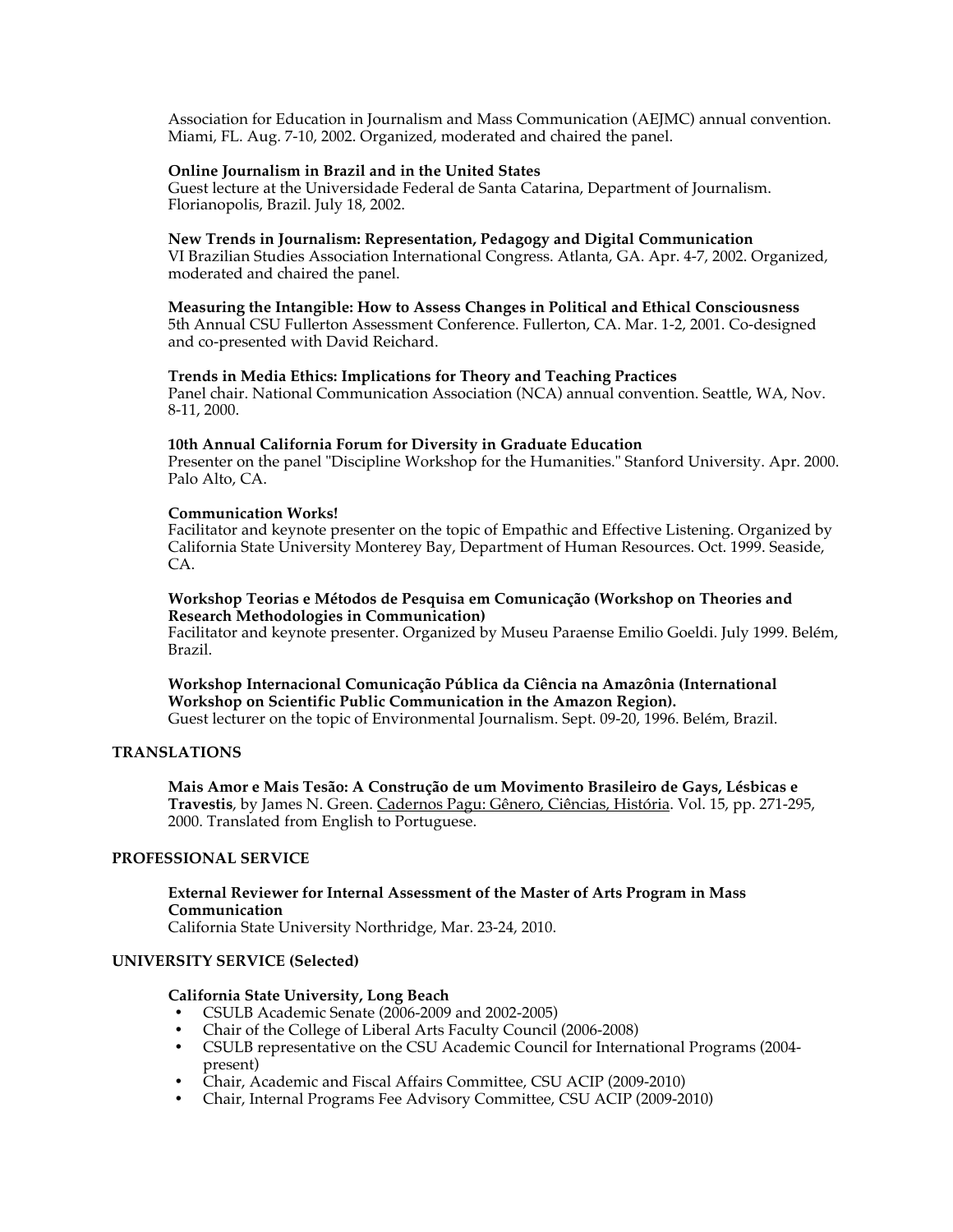- Serving on the Department of Journalism's RTP committee.
- Chair of the Journalism Curriculum Committee (2001-2006). Responsible for planning, designing and implementing the new curriculum for the Journalism major. Re-designed created core courses for Journalism and all new online media courses.
- College of Liberal Arts Awards Committee (2002-2006).
- Board of the University Publications (2000-2002)
- Latin American Studies program executive committee (2001-2004)
- International Education Committee (2000-Present)
- College of Liberal Arts Faculty Council (2000-2002).

#### **California State University, Monterey Bay**

- Served on university-wide committees on Community Participation and Service Learning; English Communication; and Ethics, and on various institute-wide faculty planning and work committees.
- Served on two tenure-track faculty search committees.
- Designed, organized and coordinated a media literacy educational project that placed university students as workshop facilitators in elementary schools in the Salinas area.

#### **Kansas State University**

• Participated in a university-wide Community Planning and Service project during the spring and summer of 1994.

## **SCHOLARSHIPS, GRANTS AND AWARDS (Selected)**

#### **COPC-HUD Grant (\$450,000)**

Coordinated the writing and application process for a community service grant from the U.S. House and Urban Development Office for a long-term collaborative project in North Long Beach. Fall 2003.

CSULB Scholarly and Creative Achievement Award (SCAC). Spring 2007.

CSULB Scholarly and Creative Achievement Award (SCAC). Spring 2006.

CSULB International Projects Award. Fall 2005.

Kappa Tau Alpha Research Award. Spring 2005.

CSULB Scholarly and Creative Achievement Award (SCAC). Fall 2002.

CSULB Short Trip Abroad Award. Spring 2002.

#### **First Annual Marian Penn Community Partnership Award (2000).**

Awarded by CSU Monterey Bay's Service Learning Center for three years of community service and service learning in the Monterey Bay area. This was the first time that award was given.

#### **Promising Professor Award**

Association for Education in Journalism and Mass Communication (AEJMC). Mass Communication & Society division. Phoenix, AZ. August 2000.

## **Fieldwork Research Grant (\$22,000)**

Earthwatch Institute. Value: \$22,000. Brazil, summer 2000. Was the principal researcher and led a group of 25 international data collection volunteers.

#### **Best 1997-1998 International/Intercultural Dissertation Award**

National Communication Association (NCA), Chicago, IL November 1999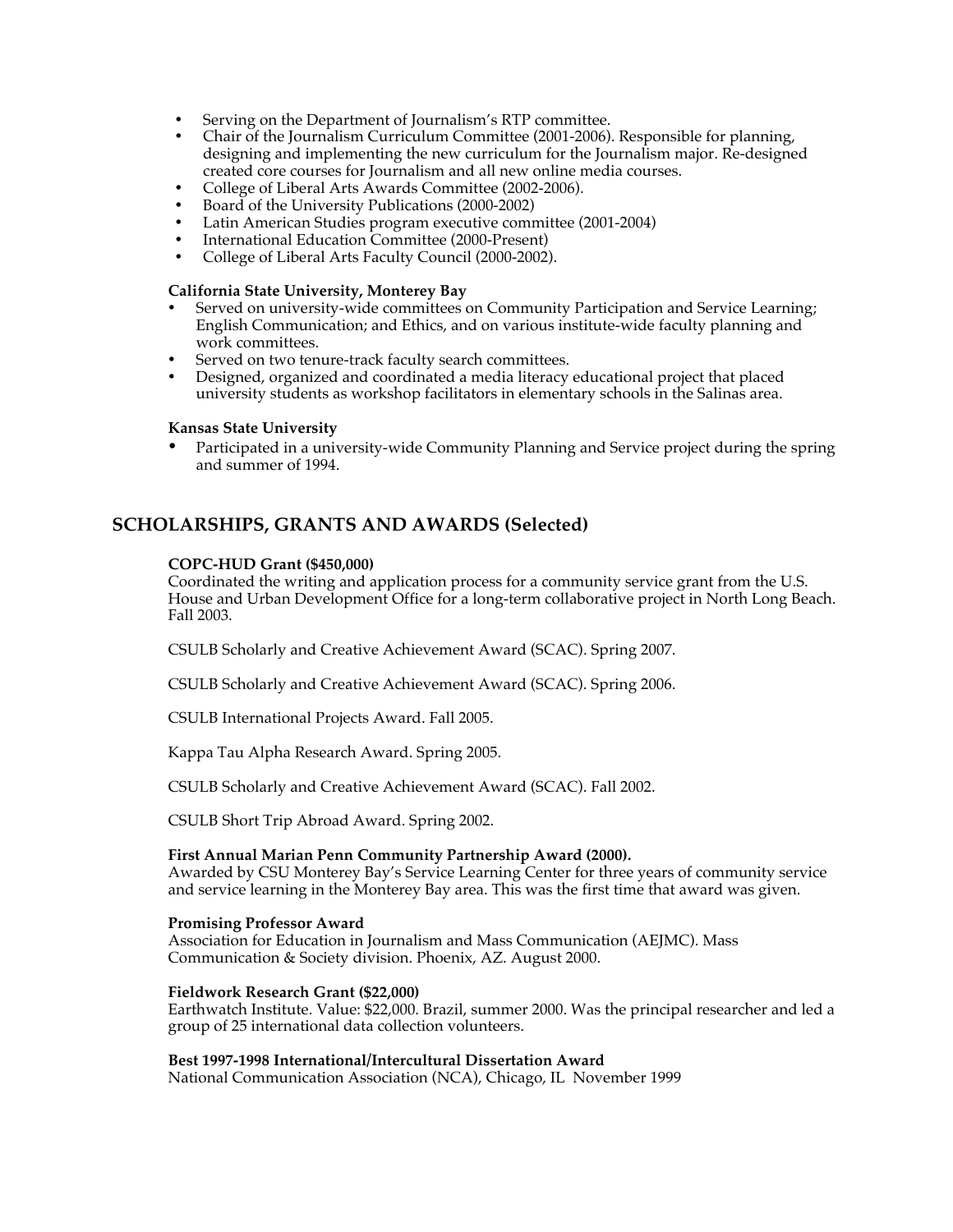#### **Best 1997-1998 Doctoral Dissertation Award**

School of Journalism and Communication. University of Oregon, Eugene, OR June 1998

## **Graduate Teaching Fellowship**

University of Oregon, Eugene, OR 1994/1997

## **Doctoral Research Travel Grant**

CAPES (Brazilian Government) Value: \$ 5,100. Fall 1996

#### **Graduate Teaching Assistantship**

Kansas State University, Manhattan, KS Academic year 1993/1994

## **Reader's Digest Research Grant**

Grant to research and write Master's thesis Spring 1994

#### **Rotary International Scholarship (\$21,000)**

Kansas State University, Manhattan, KS Academic year 1992/1993

## **PROFESSIONAL SERVICE, MEMBERSHIPS, HONORS and AFFILIATIONS**

- **Phi Beta Delta Honor Society for International Scholars**
- Initiated in October 2000
- **Fulbright Teacher Exchange Program, U.S. Department of State**
- Interviewer for the Los Angeles area program
- **Journal of Broadcasting & Electronic Media**
- Manuscript Reviewer
- **Science Communication**
- Manuscript Reviewer
- **Kappa Tau Alpha—National Honor Society in Journalism and Mass Communication** Initiated in May 1995. Serving as the CSULB Faculty Advisor since 2000.
- **Association for Education in Journalism and Mass Communication (AEJMC)**
- Particularly active in the Mass Communication & Society (manuscript reviewer), Qualitative Studies, and International Communication divisions (manuscript reviewer) **International Communication Association (ICA)**

**International Association of Media and Communication Research (IAMCR)**

## **REFERENCES**

Dr. Paul Parsons Dean, School of Communications Elon University President, Association of Schools of Journalism & Mass Communication (ASJMC) Elon, NC 27244 (336) 278-5724 pparsons@elon.edu

Dr. Corley Dennison Dean, School of Journalism & Mass Communications Marshall University 400 Hal Greer Blvd. Huntington, WV, 25755 (304) 696-2360 corley.dennison@marshall.edu

Dr. Carol Pardun Director, School of Journalism & Mass Communications University of South Carolina